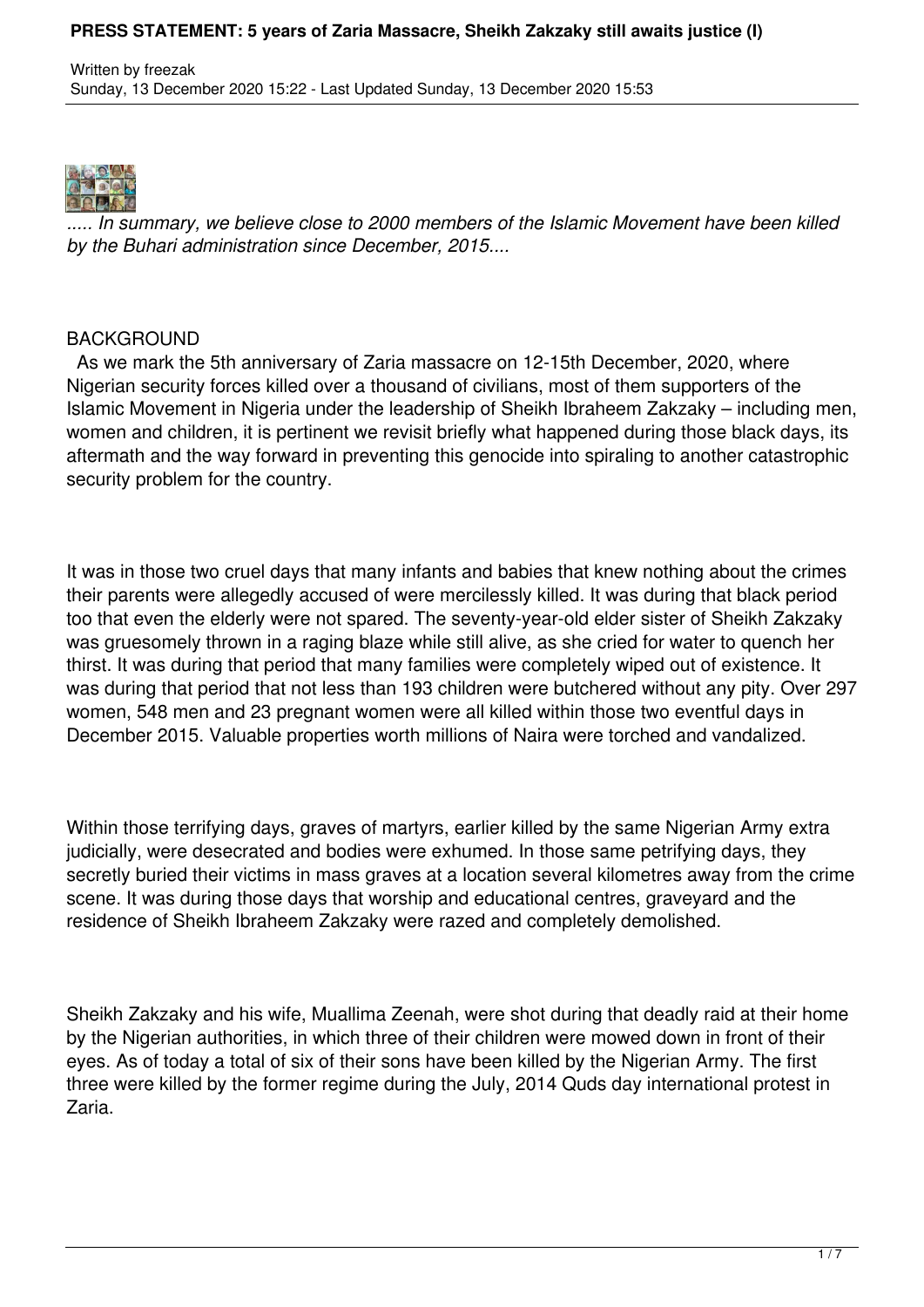Written by freezak Sunday, 13 December 2020 15:22 - Last Updated Sunday, 13 December 2020 15:53

The lopsided Judicial Commission of Inquiry (JCI) they instituted to cover their tracks could not entirely cover up the gravity of these crimes. The Commission had observed the highhandedness of the military, which was not in consonance with their rules of engagement or any known international best practices, and therefore had recommended the trial of the General Officer Commanding (GOC) of the Army's 1st Division Kaduna, Gen. Oyebade, who led the operation and all other officers who participated in the operation, "before a court of competent jurisdiction." Years after, none of these Army officers has been arrested for these heinous crimes and atrocities.

In April 2016, a Kaduna state government official admitted before the JCI that 347 members of the Islamic Movement were dumped in a mass grave near Mando, an area of approximately 1000 square metres. This information should be an important lead for the government to investigate the killings and ensure all those suspected of criminal responsibility are held to account. But until now, the shocking lack of accountability for these deaths has served only to bolster a climate of impunity.

In July 2016, the Kaduna State Commission of Inquiry, set up to investigate the killings, presented its report to the state government indicting the Nigerian military for unlawful killings. In December same year, the Kaduna state government published its white paper on the report, which rejected most of the Commission's recommendations.

## 5TH ANNIVERSARY OF THE COURT ORDER FREEING SHEIKH ZAKZAKY

Coincidently this month marks the fifth anniversary of the historic judgement delivered by Justice Gabriel Kolawole of the Abuja Division of the Federal High Court on the enforcement of the fundamental Rights of the illegally detained leader of the Islamic Movement in Nigeria, Sheikh Ibraheem Zakzaky and his wife, Zeenah Ibrahim. Failure to obey that judgement by President Muhammadu Buhari three years on, and counting, makes it one of the worst violations of the rule of law and a monumental abuse of the rights of the couple.

The learned Jurist had rule that the continued detention of the duo violates their rights under Section 35 (1) of the Nigerian Constitution and the provisions of the African Charter on Human and Peoples Rights. Consequently, he ordered the release of the ailing Sheikh and his wife within 45 days of the judgement and that both must be provided with a suitable accommodation and security. The court further ordered the payment of 50 million Naira by the federal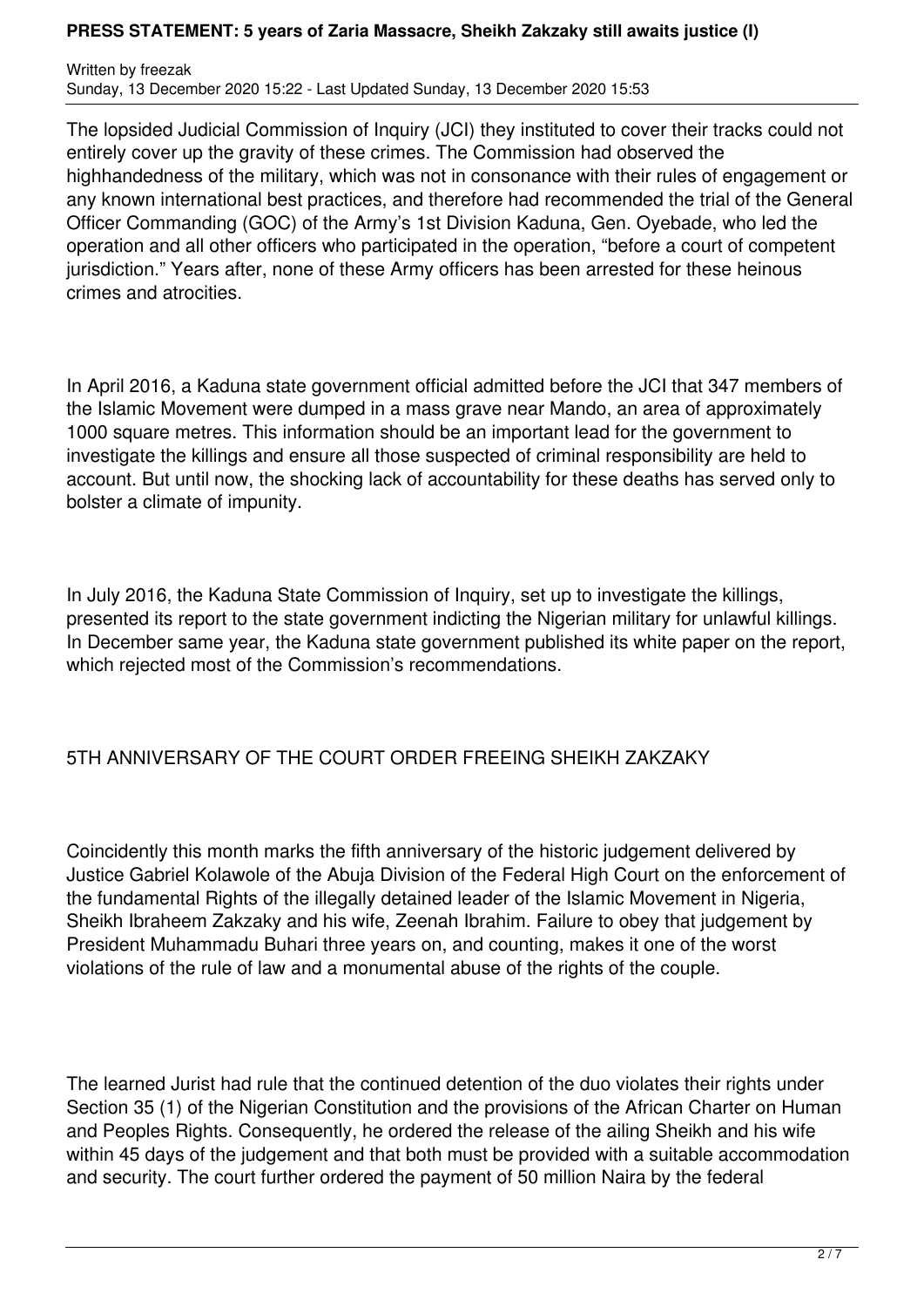Written by freezak Sunday, 13 December 2020 15:22 - Last Updated Sunday, 13 December 2020 15:53

government to both.

The judge had warned the government in that judgement that holding the Sheikh for so long amounted to great danger, insisting that "If the applicant dies in custody, which I do not pray for, it could result in many needless deaths." However, Buhari has stubbornly kept deaf ears to that and contemptuously continued to detain them. Instead of releasing them, Buhari opted to file bogus charges against the Sheikh and his wife through Kaduna state government.

This stunning disregard for the rule of law and human rights does not come to the Islamic Movement as a great surprise because Buhari's utter disregard for court judgements is legendary, and statistics has it that he has disregarded courts in at least 40 occasions since the inception of his government. In the case of Sheikh Zakzaky, the government has at various times proffered different contradictory reasons for its flagrant contempt of court. One of the most absurd of such was the statement attributed to the President himself that national security is over and above the rule of law. By this his warped belief, he has stirred the country towards the path of dictatorship, to which all other well-meaning Nigerians must stand and fight against.

Failure to obey court orders by the government is an open invitation to anarchy as observed by a Professor of law, and this is at variance with the democratic principles it claims to be running. Before arriving at any decision to release any individual or grant him bail, the courts must have first reviewed the facts presented by all parties and listened to arguments from both the government and such citizens. It is therefore totally unacceptable for a government to choose the judgements it would follow and those it will ignore. In the same vein, Senior Advocate of Nigeria once said: "What is national interest that rule of law must be sacrificed for? Rather, it is in the national interest of any government to obey and subject Nigeria to the rule of law. Where there is the rule of law, every interest, including that of the nation is safeguarded. A country without the rule of law is a lawless jungle."

# THE KILLINGS IN THE AFTERMATH OF ZARIA GENOCIDE

As if the blood of the innocent people shed by the Buhari administration in December, 2015 was not enough, the Islamic Movement witnessed further brutal clampdown by the government. The Nigerian authorities have consistently sent in the military to respond to protests or marches by the Islamic Movement. This strategy appears to be at least partly to blame for the bloodshed witnessed these five tortuous years.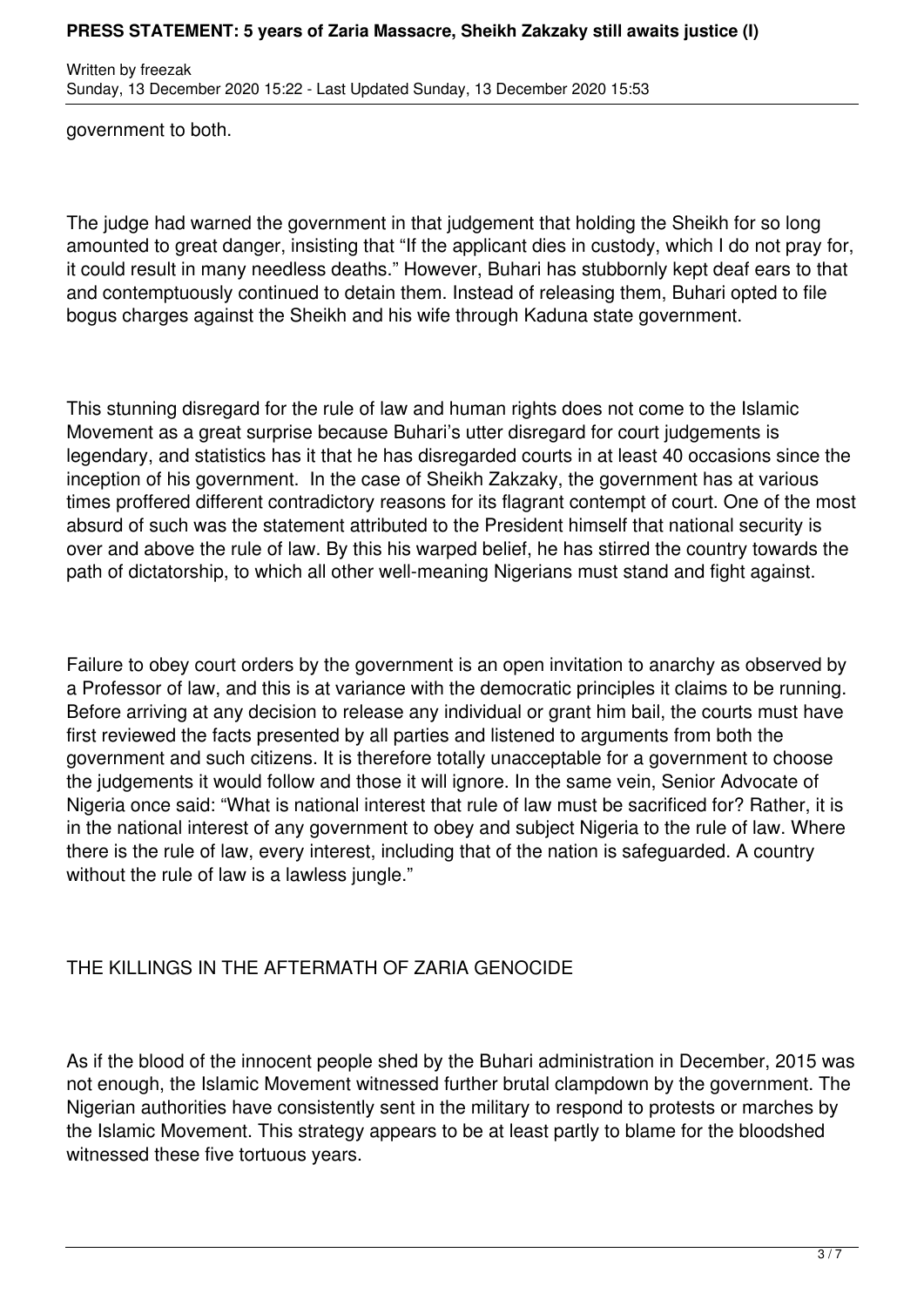Let us briefly remind the public of the killings by this regime since then:

1) On Tuesday 15-12-15 Mobile police opened fire upon members of the Islamic movement who were staging a peaceful protest demanding the release of Sheikh Zakzaky. On the spot 4 people died, while additional 9 died later due to the gunshot wounds they sustained. Some of them were even electrocuted and stabbed severally while in custody.

2) In August, 2016 a combined team of security agents and vigilantes razed and burned the Islamic centre of members of the Islamic Movement in Jos, Plateau state, and destruction of properties worth millions of Naira.

3) Again on Saturday, 16th October, 2016, a joint force of Police and thugs attacked peaceful members of the Islamic Movement at T/Wada, and Centres of the Islamic Movement in U/Mu'azu, Kinkinau areas. A Muslim brother was gruesomely killed by the thugs.

4) Ten people were killed by police in Funtua, Katsina state on 12/10/2016 while on Ashura procession.

5) 34 people were confirmed killed by the police in Kano on 14/11/2016 while on Arbaeen trek to Zaria from Kano.

6) Two people were killed by police in Kano as Arbaeen trek to Zaria began on 05/11/17

7) Police attacked another peaceful procession with teargas and live bullets that kicked off from Leventis round about along Ahmadu Bello Way, Kaduna, in the evening calling for the release of Sheikh Ibraheem Zakzaky, on Sunday, 7th of January, 2018. They killed 2 persons and injured many.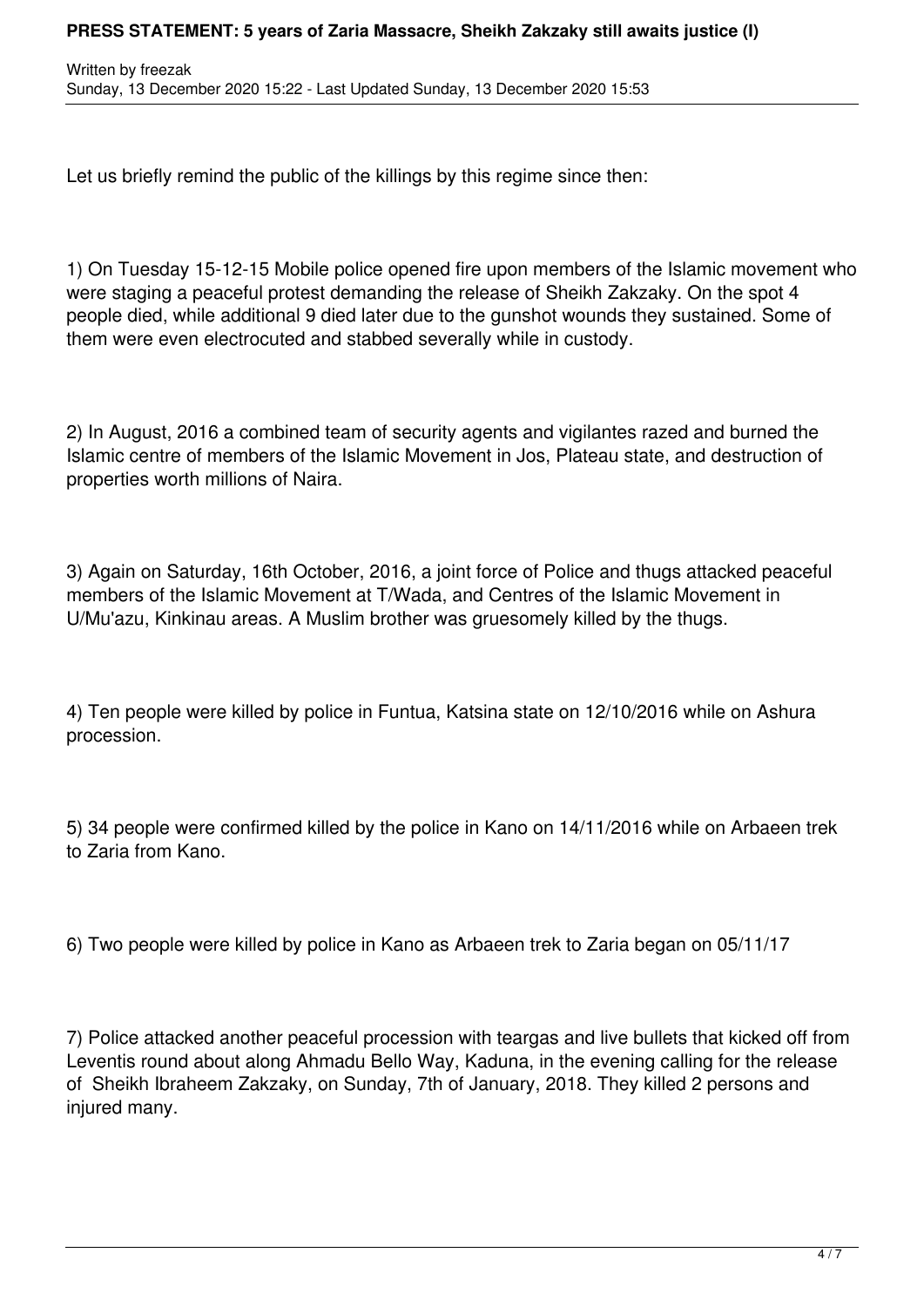Written by freezak Sunday, 13 December 2020 15:22 - Last Updated Sunday, 13 December 2020 15:53

8) Shaikh Qasimu Umar Sokoto was shot in Abuja during a free Zakzaky protest on 9th January, 2018, but died on 5th February 2018 of the wounds. So also were 2 others killed during a free Zakzaky protest on 9th January, 2018.

9) 2 people were also killed during free Zakzaky protest in Kaduna on 21 June, 2018

10) Between 27-30th October, 2018 50 members of the Islamic Movement were gunned down by the Army in Abuja.

11) Eleven people have been confirmed killed and at least 30 others seriously injured as the police attack a peaceful Free Zakzaky protest march in the Federal Capital Territory (FCT), Abuja on 22/07/2019

12) The Islamic Movement in Nigeria has confirmed the killing of at least a dozen of Ashura mourners from Kaduna, Bauchi, Gombe, Katsina and Sokoto states

13) On 15/11/2019, the Islamic Movement buried one of its members Muhammad Salis who was shot dead by a team of policemen shortly after the yearly Maulud procession that took place in Zaria city to commemorate the birthday anniversary of Prophet Muhammad.

14) The Islamic Movement in Nigeria petitioned the Inspector general of Police over the unwarranted brigandage exhibited by the police command in Kaduna on Saturday 22/08/2020, when policemen were caught on video deliberately burning their vehicle during an unprovoked attack they launched on a gathering of Ashura mourners, ostensibly to put blame on their victims. Not only that they fired live ammunition on the unarmed assembly that included women and children killing 3 people on the spot and injuring at least a dozen and in the middle of the night they burnt 3 houses occupied by members of the Islamic Movement in Hayin Malam Bello neighborhood where they earlier on attacked.

15) Provocative attacks by the police occurred in Zaria and Kaduna after the completion of Ashura processions on 30/08/2020) as heavily-armed security forces came and started shooting at mourners with live ammunition killing two in Kaduna, and injuring many others.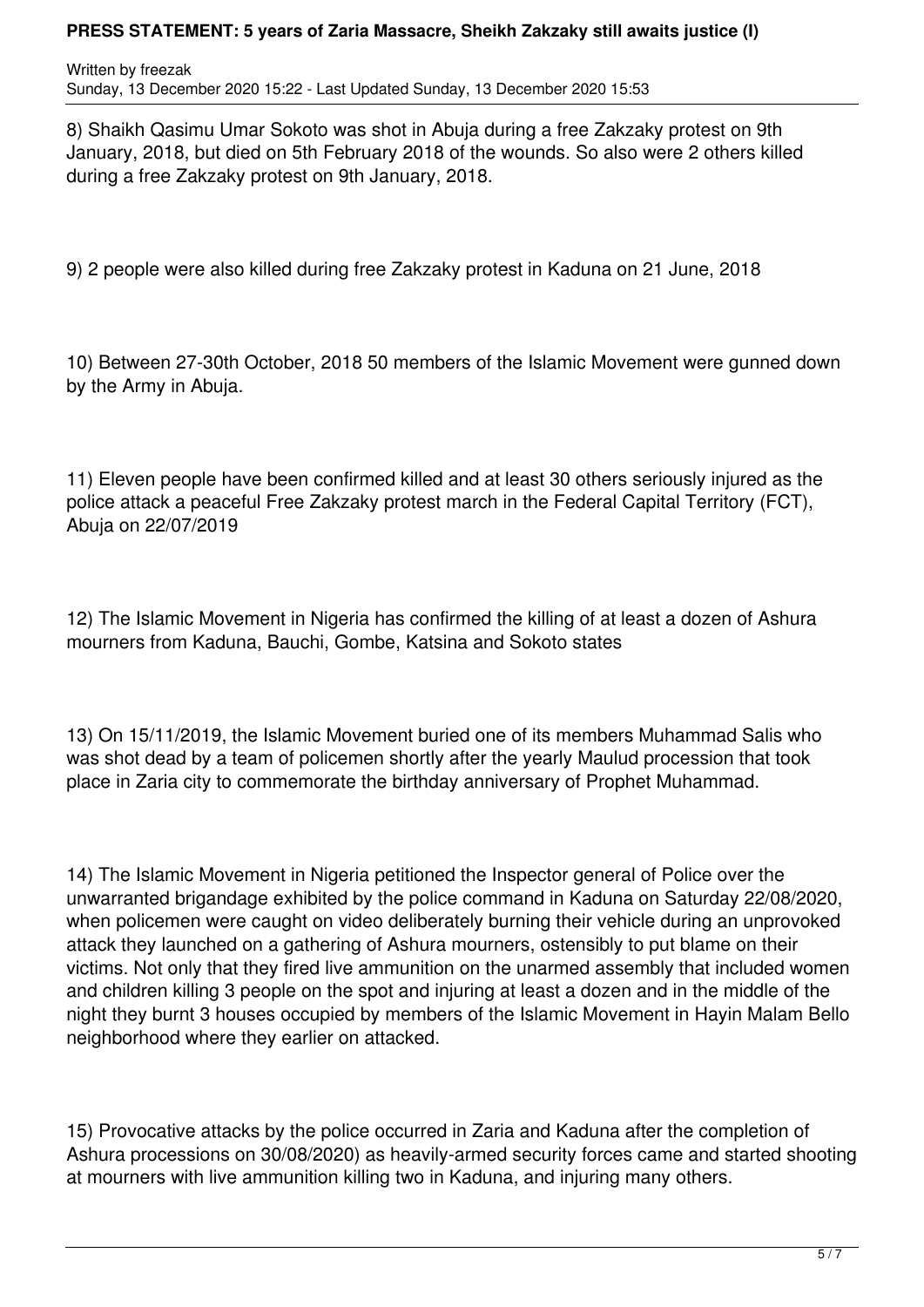In summary, we believe close to 2000 members of the Islamic Movement have been killed by the Buhari administration since December, 2015.

SIGNED BY

IBRAHIM MUSA

PRESIDENT MEDIA FORUM

ISLAMIC MOVEMENT IN NIGERIA

SKYPE: Ibrahim.musa42

12/12/2020